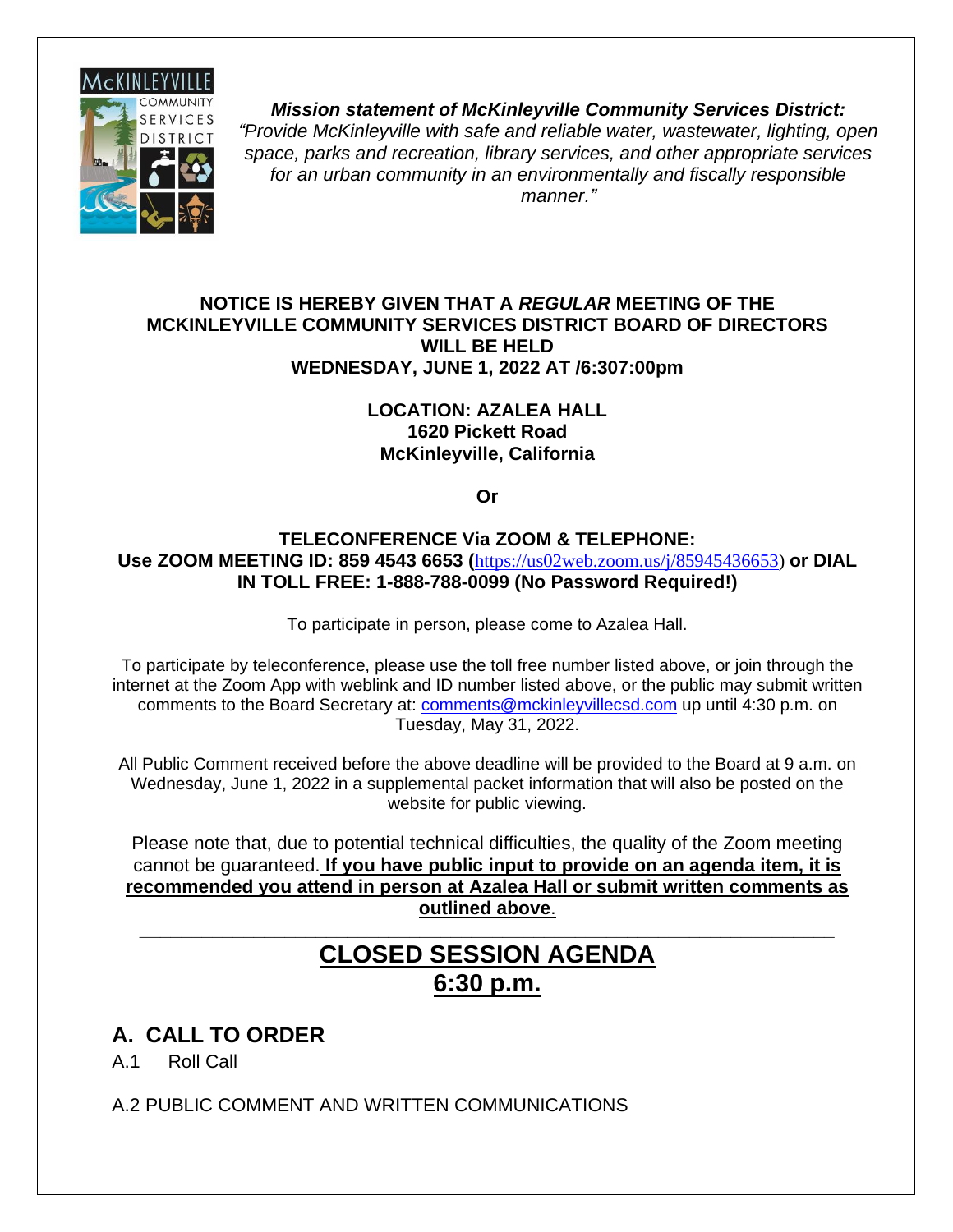*Any person may address the Board at this time upon any subject not identified on this Agenda but within the jurisdiction of the McKinleyville Community Services District; however, any matter that requires action will be referred to staff for a report of action at a subsequent Committee or Board meeting. As to matters on the Agenda, an opportunity will be given to address the Board when the matter is considered. Comments are limited to 3 minutes. Letters should be used for complex issues.*

#### A.3 Closed Session Discussion

*At any time during the regular session, the Board may adjourn to closed session to consider existing or anticipated litigation, liability claims, real property negotiations, license and permit determinations, threats to security, public employee appointments, personnel matters, evaluations and discipline, labor negotiations, or to discuss with legal counsel matters within the attorney-client privilege.*

a. CONFERENCE WITH REAL PROPERTY NEGOTIATOR (Gov. Code § 54956.8) **Property:** APN 509-021-045-000 **Agency Negotiator**: Patrick Kaspari (MCSD General Manager); Michael Colantuono (MCSD Legal Counsel) **Negotiating Parties**: Douglas Shaw (American Hospital Management Corp.) **Under Negotiation**: Price and Terms of Payment

## **REGULAR AGENDA 7:00 p.m.**

## **A. CALL TO ORDER**

A.1 Report Out of Closed Session

- A.2 Roll Call
- A.3 Pledge of Allegiance

#### A.4 Additions to the Agenda

*Items may be added to the Agenda in accordance with Section 54954.2(b)(2) of the Government Code (Brown Act), upon a determination by two-thirds vote of the members of the legislative body present at the time of the meeting, or, if less than two-thirds of the members are present, a unanimous vote of those members present, that there is a need to take immediate action and that the need for action came to the attention of the McKinleyville Community Services District after the Agenda was posted.* 

A.5 Approval of the Agenda

## **B. PUBLIC HEARINGS**

*These are items of a Quasi-Judicial or Legislative nature. Public comments relevant to these proceedings are invited*.

#### **NO PUBLIC HEARING SCHEDULED**

## **C. PUBLIC COMMENT AND WRITTEN COMMUNICATIONS**

*Any person may address the Board at this time upon any subject not identified on this Agenda but within the jurisdiction of the McKinleyville Community Services District; however, any matter that requires action will*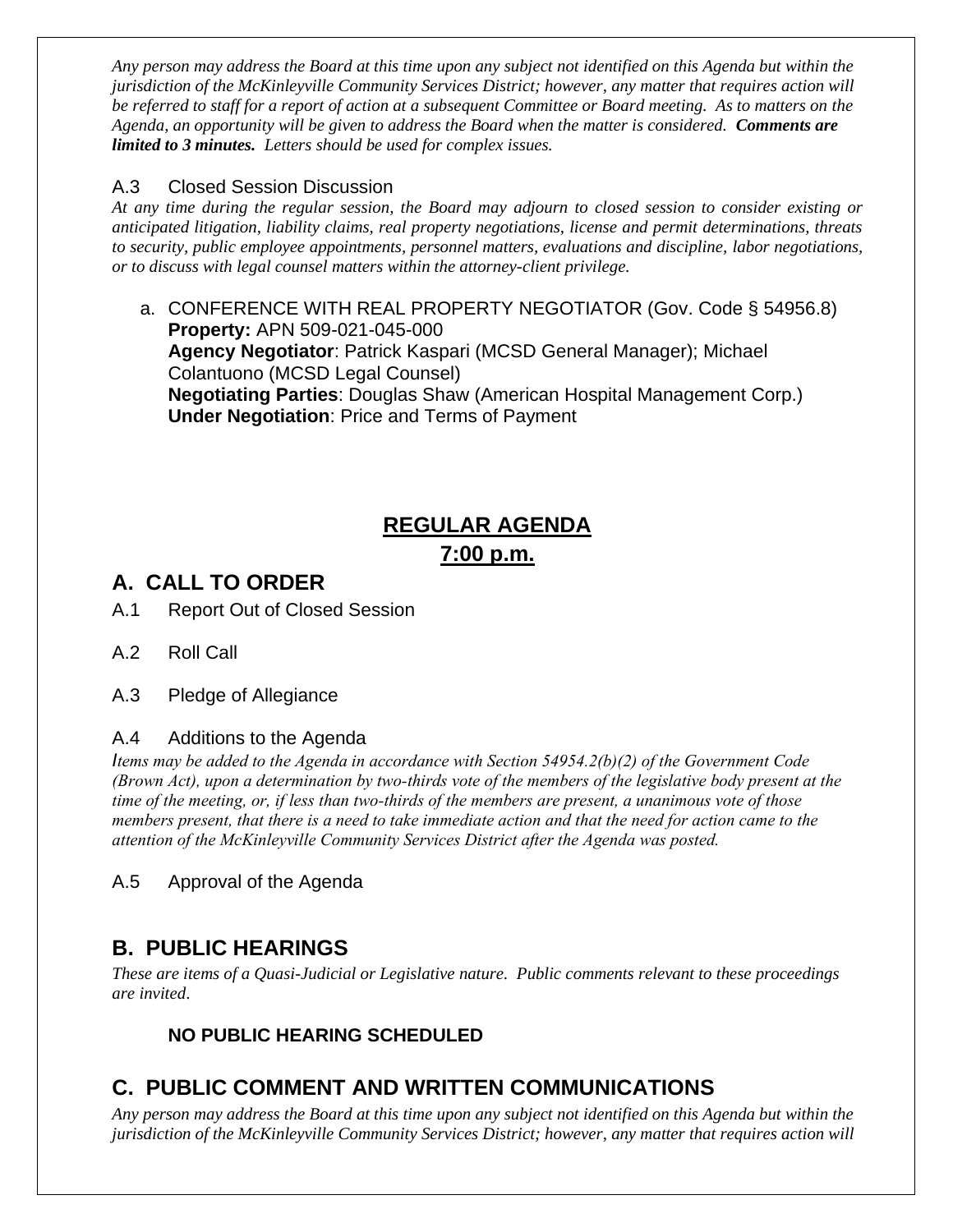*be referred to staff for a report of action at a subsequent Committee or Board meeting. As to matters on the Agenda, an opportunity will be given to address the Board when the matter is considered. Comments are limited to 3 minutes. Letters should be used for complex issues.*

## **D. CONSENT CALENDAR**

*Consent Calendar items are expected to be routine and non-controversial, to be acted upon by the Board of Directors at one time without discussion. If any Board member, staff member, or interested person requests that an item be removed from the Consent Calendar, it shall be removed so that it may be acted upon separately.*

- D.1 Consider Approval of the Minutes of the Board of Directors Regular Meeting on May 4, 2022 and May 7, 2022 Special Meeting Attachment 1 – Draft Minutes from May 4, 2022 Attachment 2 – Draft Minutes from May 7, 2022
- D.2 Consider Approval of April 2022 Treasurer's Report
- D.3 Compliance with State Double Check Valve (DCV) Law
- D.4 Reaffirm Resolution 2021-27 Making Finding Pursuant to Government Code Section 5493, as Amended by Assembly Bill 361, and Authorizing the Continued Use of Virtual Meetings Attachment 1 – Resolution 2021-27
- D.5 Consider Adoption of Resolution 2022-20 Amending the Rules and Regulations Rule 45.03.b Facility Use Fees and 45.03.c Event Services Fees Attachment 1 – Resolution 2022-20 Attachment 2 – Table of Current Fees to Proposed Fees
- D.6 Consider Approval to Declare 2002 Ford Taurus Surplus

### **E. CONTINUED AND NEW BUSINESS**

- E.1 Consider Adoption of Resolution 2022-16 Recognizing, Honoring, and Commending Erik Jones for Twenty (20) Years of Service (Action) Attachment 1 – Resolution 2022-16
- E.2 Consider Adoption of Resolution 2022-17 Recognizing and Honoring Colleen MR Trask on her Retirement (Action) Attachment 1 – Resolution 2022-17
- E.3 Consider Approval of the Right of Entry, Design and Construction Agreement between the Humboldt Skate Park Collective and McKinleyville Community Services District

Attachment 1 – Right of Entry, Design and Construction Agreement between HSPC and MCSD

E.4 FY 2021-22 Budget Review and Potential Amendment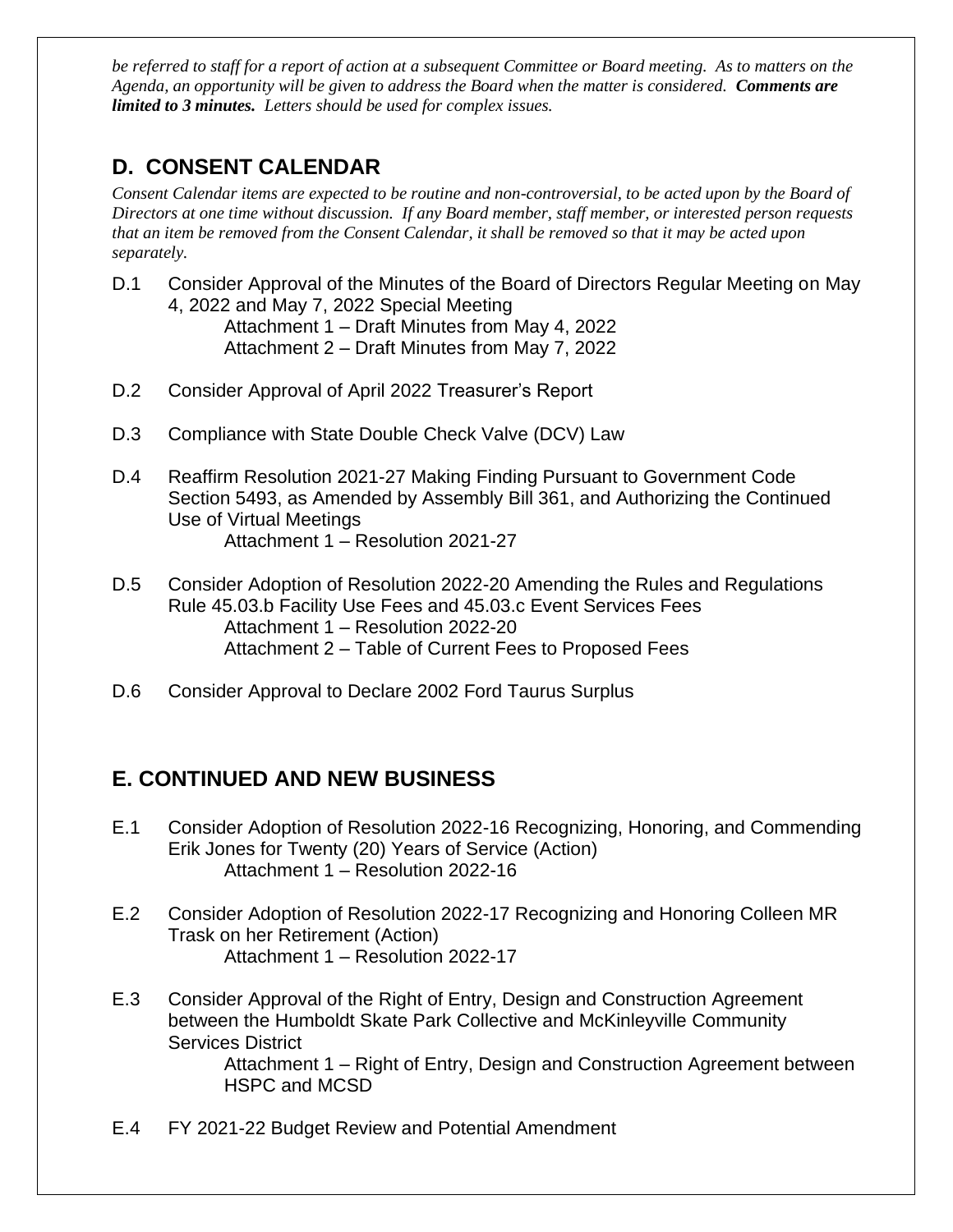Attachment 1 – FY 2021-22 Budget Revision for the Parks/General Fund Attachment 2 – FY 2021-22 Budget Revision for the Streetlights Fund Attachment 3 – FY 2021-22 Budget Revision for the Water Fund

- E.5 Consider approval of FY 2022-23 Proposed Budget and Approve Resolution 2022- 18 Establishing Appropriations Limit (Action) Attachment 1 – Budget for FY 2022-23 Attachment 2 – Resolution 2022-18
- E.6 Consider Adoption of Resolution 2022-19, Instituting Stage 2 Water Conservation Measures as Required by Governor's Executive Order N-7-20 & SWRCB Emergency Regulations (Action) Attachment 1 – Resolution 2022-19
- E.7 Introduction to California CLASS and Discussion of Becoming Members to Joint Powers Agreement (Information)

Attachment 1 – California CLASS and Public Trust Advisors Information Attachment 2 – Sample Resolution for Joining the California CLASS Joint Powers Authority

## **F. REPORTS**

*No specific action is required on these items, but the Board may discuss any particular item as required.*

#### F.1 ACTIVE COMMITTEE REPORTS

- a. Parks and Recreation Committee (Binder/Clark-Peterson)
- b. Area Fund (John Kulstad/Clark-Peterson)
- c. Redwood Region Economic Development Commission (Clark-Peterson/Binder)
- d. McKinleyville Senior Center Board Liaison (Binder/Clark-Peterson)
- e. Audit & Finance Committee (Orsini/Couch)
- f. Employee Negotiations (Couch/Mayo)
- g. McKinleyville Municipal Advisory Committee (Orsini/Binder)
- h. Humboldt Local Agency Formation Commission (Couch)
- i. Environmental Matters Committee (Couch/Clark-Peterson)
- j. AdHoc Committee Community Forest (Mayo/Orsini)

#### F.2 LEGISLATIVE AND REGULATORY REPORTS

#### F.3 STAFF REPORTS

- a. Support Services Department (Colleen M.R. Trask)
- b. Operations Department (James Henry)
- c. Parks & Recreation Department (Lesley Frisbee)
- d. General Manager (Pat Kaspari) Attachment 1 – WWMF Monthly Self-Monitoring Report
- F.4 PRESIDENT'S REPORT
- F.5 BOARD MEMBER COMMENTS, ANNOUNCEMENTS, REPORTS AND AGENDA ITEMS REQUESTS